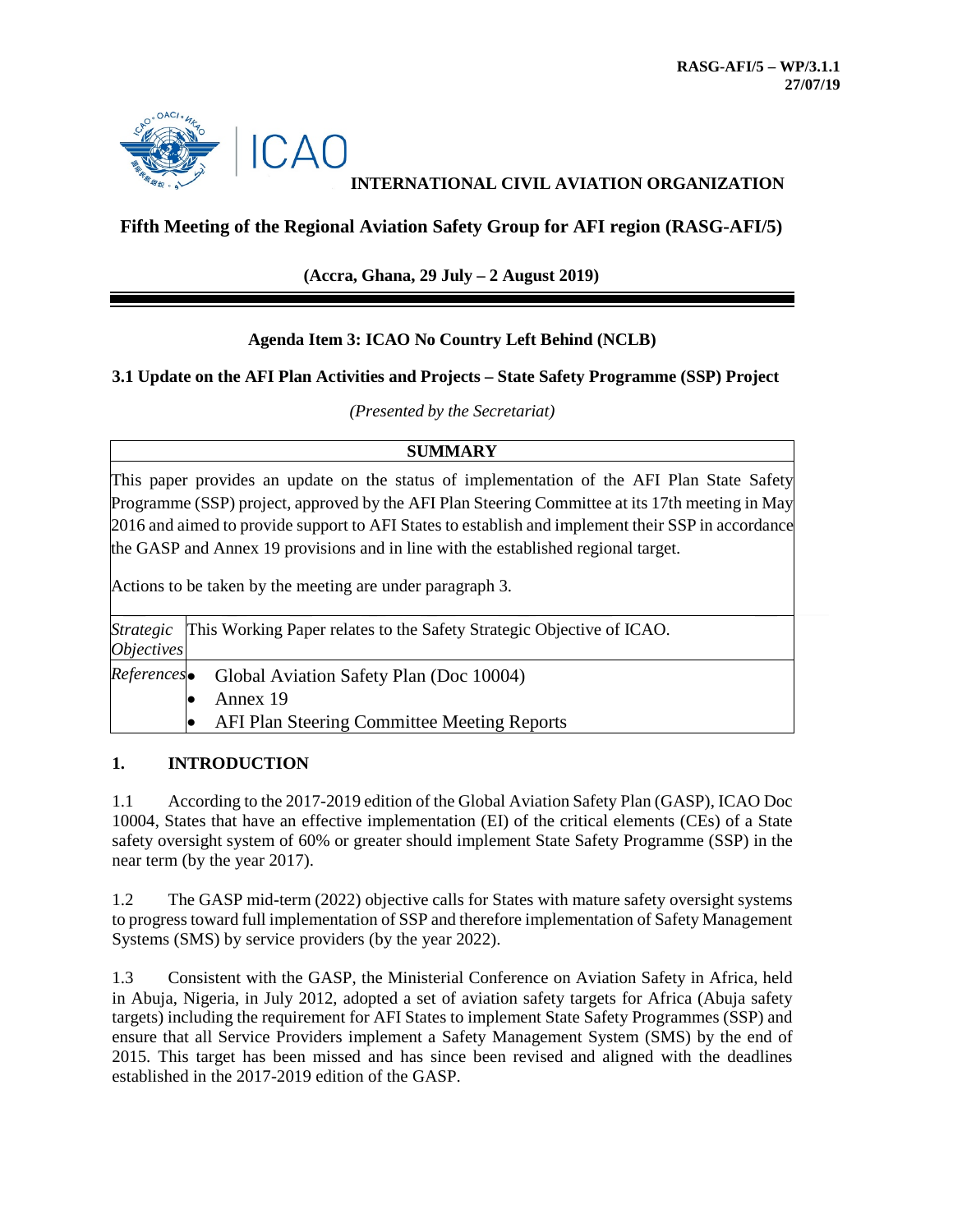1.4 The AFI Plan responded with the SSP project, that was approved by the 17<sup>th</sup> Meeting of the its Steering Committee (SC17), aimed at supporting States in their efforts to improve aviation safety by implementing safety management principles that proactively address emerging safety risks. At the inception of the project in June 2016, only 24 AFI States have achieved the EI threshold of 60% and thus considered eligible for SSP implementation.

1.5 The SSP Project supports AFI States in their efforts to establish and implement SSP through the conduct of SSP Gap Analyses, development of SSP Implementation Plans and assistance in the conduct of State self-assessments using the SSP-related Protocol Questions (PQs).

# **2. DISCUSSION**

2.1 The State Safety Programme (SSP) implementation project was developed to support AFI States based on the establishment of a sound safety oversight system as evidenced by their attainment of the 60% EI. Such States are encouraged to further promote aviation safety by embracing safety management principles with a view to proactively address emerging safety risks by using consistent, data-informed approaches to implement smarter, system-level, risk-based safety oversight.

2.2 The project was initially launched for a duration of 24 months with the following beneficiary States: Botswana, Burkina Faso, Cabo Verde, Cameroon, Cote d'Ivoire, Ethiopia, Gambia, Ghana, Kenya, Madagascar, Mali, Mauritania, Mauritius, Morocco, Namibia, Niger, Nigeria, Senegal, South Africa, Sudan, Togo, Tunisia, Uganda, and Zimbabwe.

2.3 ICAO conducts SSP Implementation assistance missions, in addition to or concurrently with Regional Office Safety Team (ROST) missions, in the form of fact-finding, advisory and assistance in the review of the SSP Gap Analysis Questions and development of the SSP Implementation Plans in coordination with the beneficiary State,.

2.4 The SSP Implementation assistance missions initially focused on the evaluation of the SSP pre-requisite Protocol Questions as identified by the SSP Foundation Tool available on iSTARS. This sub-set of questions are considered as the foundation for a State Safety Programme (SSP) implementation. They provide an indication on the robustness of the overall safety oversight system with special emphasis on the implementation CEs.

2.5 With more AFI States attaining the 60% EI threshold (32 at end of June, 2019), the SSP Project Document was revised to incorporate newly eligible States as well as the revised approach to SSP implementation based on satisfactory implementation of SSP Pre-requisite Protocol Questions.

2.6 To date, SSP Implementation assistance missions have been conducted and culminated in the development of SSP Implementations plans for the following States: Cabo Verde, Cameroun, Cote d'Ivoire, Equatorial Guinea, Gambia, Kenya, Mali, Mauritania, Botswana, Togo, Zambia and Zimbabwe. In addition, remote guidance and assistance provided to States through monitoring of their performance on the Online Framework (OLF).

2.7 The meeting may wish to recall that Annex 19, Amendment No.1 will become applicable in November 2019.

## **3 ACTION BY THE MEETING**